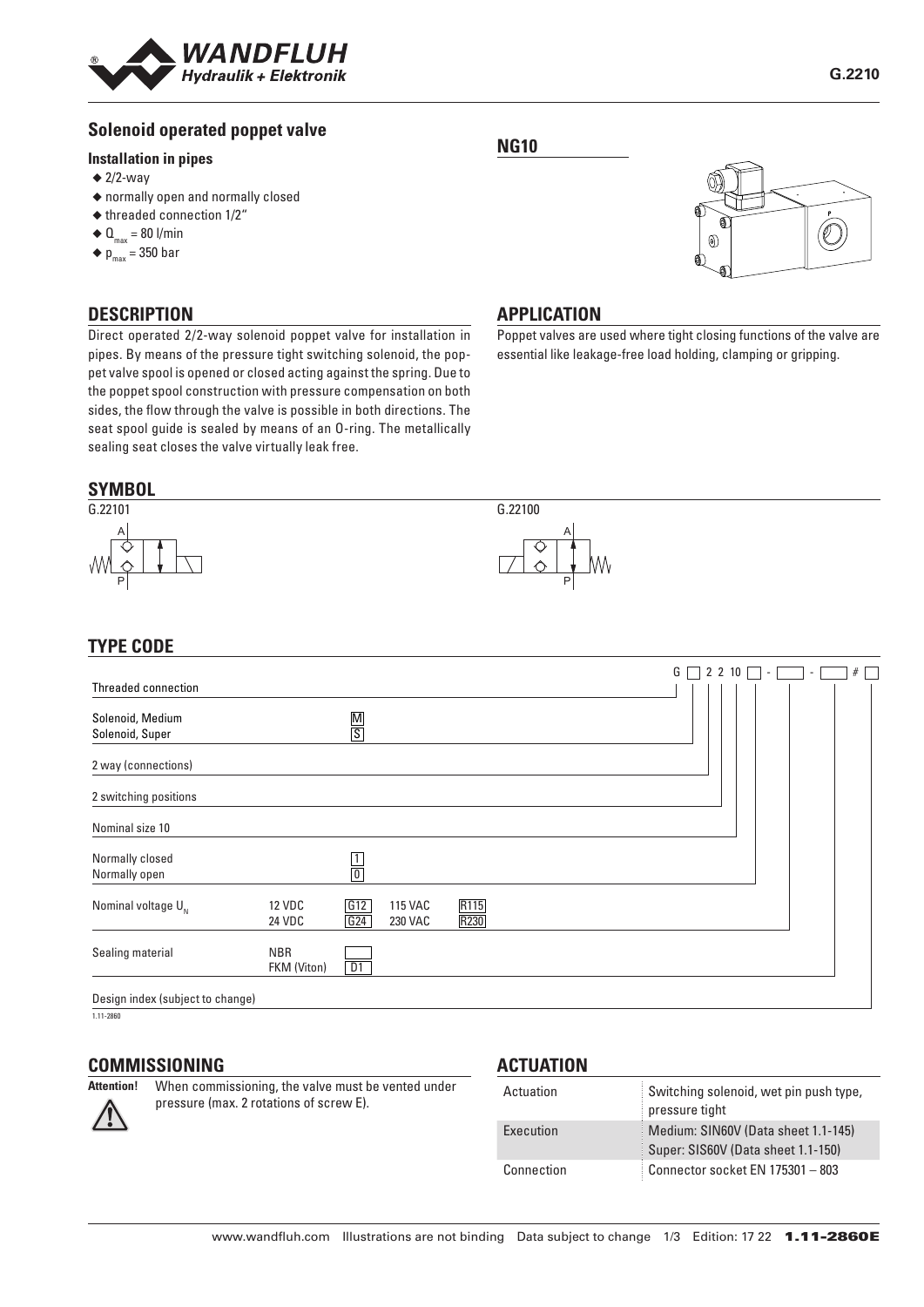

# **GENERAL SPECIFICATIONS**

| Designation         | 2/2-way poppet valve                   |  |  |
|---------------------|----------------------------------------|--|--|
| Construction        | Direct operated                        |  |  |
| Mounting            | Installation in pipes                  |  |  |
| Nominal size        | <b>NG10</b>                            |  |  |
| Connection          | Threaded connection G1/2"              |  |  |
| Actuation           | Switching solenoid                     |  |  |
| Ambient temperature | $-25+70$ °C (NBR)<br>$-20+70$ °C (FKM) |  |  |
| Weight              | $\leq 4.0$ kg                          |  |  |
| <b>MTTFd</b>        | 150 years                              |  |  |

# **ELECTRICAL SPECIFICATIONS**

| <b>Protection class</b>     | <b>IP65</b>                                                                                            |  |  |
|-----------------------------|--------------------------------------------------------------------------------------------------------|--|--|
| Relative duty factor        | 100 % DF                                                                                               |  |  |
| Switching frequency         | 15'000 / h                                                                                             |  |  |
| Service life time           | 10 <sup>7</sup> (number of switching cycles,<br>theoretically)                                         |  |  |
| Voltage tolerance           | $\pm$ 10 % with regard to nominal voltage                                                              |  |  |
| Standard nominal<br>voltage | 12 VDC, 24VDC, 115 VAC, 230 VAC<br>$AC = 50$ to 60 Hz, rectifier integrated in<br>the connector socket |  |  |

**Note!** Other electrical specifications see data sheet 1.1-145 (Medium) and 1.1-150 (Super)

# **HYDRAULIC SPECIFICATIONS**

| Working pressure            | Medium: $p_{max}$ = 160 bar<br>Super: $p_{max}$ = 350 bar                  |  |  |
|-----------------------------|----------------------------------------------------------------------------|--|--|
| Maximum volume flow         | $Q_{\text{max}}$ = 80 l/min, see characteristic                            |  |  |
| Volume flow direction       | Any (see characteristic)                                                   |  |  |
| Leakage oil                 | Seat tight, max. 0,05 ml / min (approx. 1<br>$drop / min)$ at 30 $cSt$     |  |  |
| Fluid                       | Mineral oil, other fluid on request                                        |  |  |
| Viscosity range             | 12 mm <sup>2</sup> /s320 mm <sup>2</sup> /s                                |  |  |
| Temperature range<br>fluid  | $-20+70$ °C                                                                |  |  |
| Contamination<br>efficiency | Class 20 / 18 / 14                                                         |  |  |
| Filtration                  | Required filtration grade $\beta$ 1016 $\geq$ 75,<br>see data sheet 1.0-50 |  |  |

# **STANDARDS**

| Solenoids                       | DIN VDE 0580      |
|---------------------------------|-------------------|
| Connection execution D          | EN $175301 - 803$ |
| <b>Protection class</b>         | EN 60 529         |
| <b>Contamination efficiency</b> | ISO 4406          |

# **SEALING MATERIAL**

NBR or FKM (Viton) as standard, choice in the type code

# **SURFACE TREATMENT**

◆ The valve body, the solenoid, the cover and the socket head srews are zinc coated

# **PERFORMANCE SPECIFICATIONS**

Oil viscosity  $v = 30$  mm<sup>2</sup>/s



|             | <b>Flow direction</b> |                   |  |
|-------------|-----------------------|-------------------|--|
| <b>Type</b> | $P \rightarrow A$     | $A \rightarrow P$ |  |
| GM2210.     |                       |                   |  |
| GS2210.     |                       |                   |  |